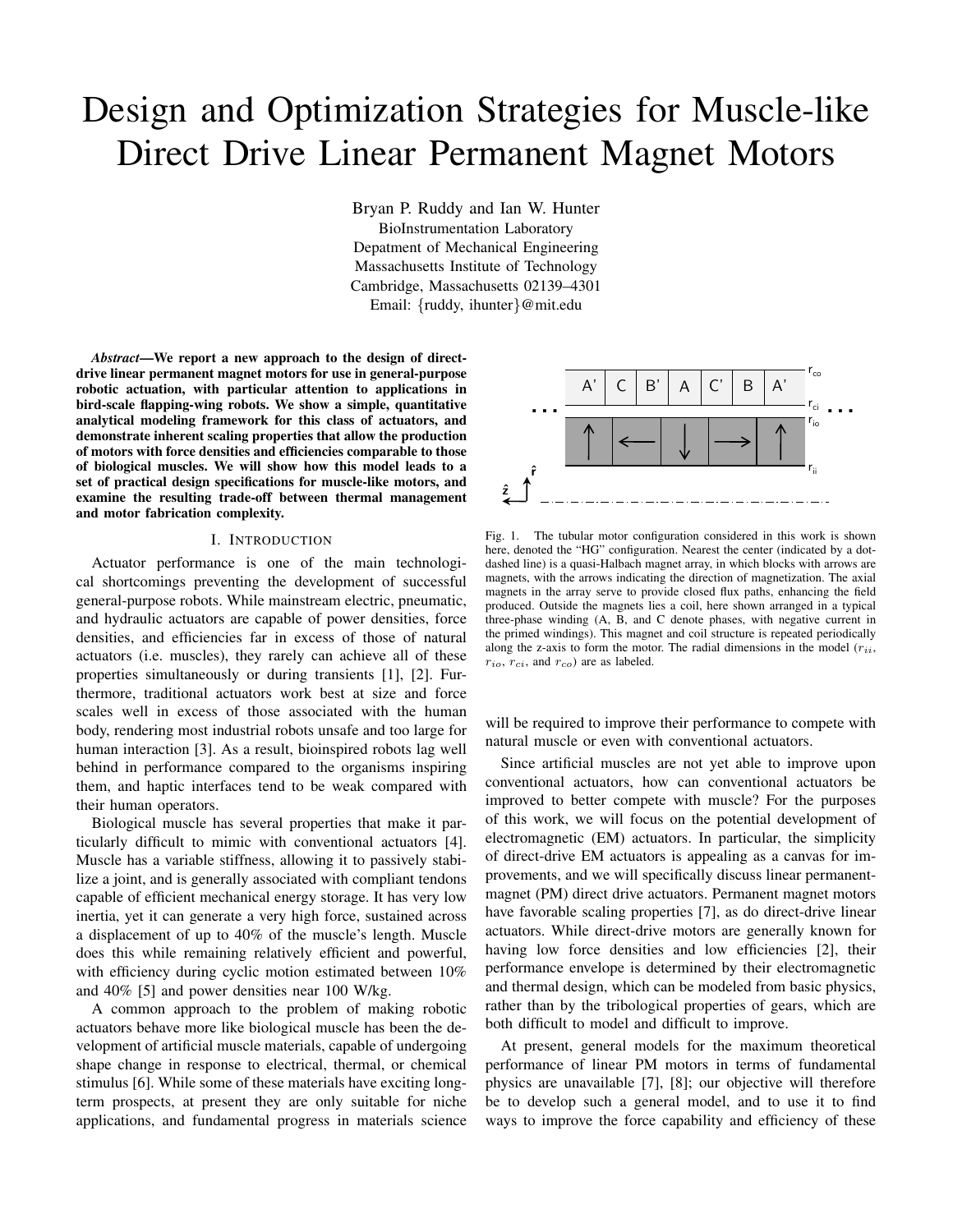motors to a level competitive with biological muscle. Using our model, we will establish that direct-drive linear PM motors can be constructed with power densities, force densities, and efficiencies all simultaneously exceeding those of biological muscle. These improved properties can be achieved through a combination of active cooling, parts miniaturization, and careful electromagnetic design. We will show that the primary physical mechanism allowing this improved performance is the enhanced current density allowed by miniaturization and cooling, well in excess of that allowed by conventional motor design.

We will apply this model to determine the feasibility of direct-drive linear PM motors in a specific new application, as the wing actuators in bird-scale flapping-wing flying robots. Specifically, we will show the potential of such motors to sinusoidally drive a load of 1000 N/kg at a peak velocity of 1 m/s while retaining efficiencies above 40%, as compared to the efficiency of just 10% to 20% for bird muscles under similar loading conditions [\[9\]](#page-7-8), [\[10\]](#page-7-9) .

### II. FUNDAMENTAL MOTOR PHYSICS

<span id="page-1-1"></span>In essence, we can consider a PM motor as an active material actuator in which a body force is produced on a conductor (the "active material") proportional to the surrounding magnetic flux density,  $B$ , and to the applied current density, J. For this basic model, we will assume that the magnetic field is produced "for free", consider it as a material property, and neglect the magnets necessary to produce it in a real motor. We will likewise ignore any practical restrictions on the provision of current, and assume that the conductor can be excited by a spatially uniform current density. Thus, the 0-D motor model consists of a bare conductor carrying a uniform current density immersed in a uniform magnetic field that is exactly perpendicular to the current. While this model can describe rotary and linear motors equally well, we will restrict our analysis to that of linear motors.

The force production and power consumption of a PM actuator, its basic input-output relations, are given by the Lorentz force law and by Ohm's law,

$$
F = BJV \text{ and } (1)
$$

$$
P = \frac{J^2 V}{\sigma},\tag{2}
$$

where  $F$  is the force produced by the motor,  $V$  is the volume of active material,  $P$  is the electrical power converted by the motor into heat, and  $\sigma$  is the conductivity of the active material. Here, we do not consider superconducting motors, which have zero Ohmic losses but instead have other power loss mechanisms and require energy-hungry cryogenics. Both of these quantities are directly proportional to the amount of active material—depending on the application, it may be preferable to describe this amount in terms of volume or in terms of mass. For this analysis, we will consider masssensitive applications; an alternative formulation in terms of volume can be straightforwardly derived.

We would like to describe motor performance in terms of parameters that do not couple motor size and drive current. One such parameter is the ratio of the force generated to the square root of the power consumed  $\epsilon$ , commonly known as the motor constant and listed on motor datasheets as  $K_m$ . The force generated per unit mass  $F'$ , which we will call the force density, is another such parameter:

<span id="page-1-2"></span>
$$
F' = \frac{BJ}{\rho_c},\tag{3}
$$

$$
\epsilon \equiv \frac{F}{\sqrt{P}} = B \sqrt{\frac{\sigma M}{\rho_c}}.\tag{4}
$$

Here,  $\rho_c$  is the mass density of the active material and M is the total mass of active material. Note that each performance parameter is independently related to a single motor design parameter, in addition to the material properties  $(B, \sigma, A)$  $\rho_c$ ): the force density achievable depends on the maximum allowable current density, while the motor constant depends on the size of the motor. The maximum current density, in turn, is restricted either by the maximum amount of heat that can be removed from and tolerated by the motor or by non-thermal damage mechanisms (demagnetization and electromigration).

We can, in turn, relate these performance parameters to the energy efficiency of a linear PM motor operating on a given work loop. Consider perhaps the simplest situation, in which an actuator of total stroke  $\ell_s$  sinusoidally drives an ideal dashpot at a frequency  $\omega$ , with a resulting peak force amplitude of  $F_0$ . In this case, the instantaneous mechanical power  $P_m$ and electrical power  $P_e$  are given by

$$
P_m = \frac{\omega \ell_s F_0}{2} \cos^2 \omega t, \tag{5a}
$$

$$
P_e = P_m + \frac{F_0^2}{\epsilon^2} \cos^2 \omega t.
$$
 (5b)

We can then integrate over one period in time to find the mechanical and electrical work per cycle  $W_m$  and  $W_e$ , respectively, calculate the efficiency  $\eta = W_m/W_e$ , and define a dimensionless efficiency parameter  $\hat{\eta}$ 

<span id="page-1-0"></span>
$$
\eta = \frac{1}{1 + \hat{\eta}},\tag{6a}
$$

$$
\hat{\eta} \equiv \frac{2F_0}{\omega \ell_s \epsilon^2} = \underbrace{\frac{\rho_c}{\sigma B^2}}_{\text{materials}} \times \underbrace{\frac{2}{\omega \ell_s}}_{\text{velocity}} \times \underbrace{F'_0}_{\text{force}} \tag{6b}
$$

Here, we have broken out the components of  $\epsilon$  to explain the scaling of  $\hat{\eta}$ , and  $F'_0$  denotes the peak force amplitude  $F_0$ divided by the actuator mass  $M$ . Three factors are seen to contribute to the efficiency parameter: the first is related to the material properties of the actuator, the second is equal to the inverse of the peak actuator velocity, and the third is equal to the peak force density required by the work loop.

At first glance, the expression for  $\hat{\eta}$  in Equation [6b](#page-1-0) is disappointing, as it links an increase in force density directly to a decrease in efficiency. However, the efficiency remains high for even relatively large values of force density if copper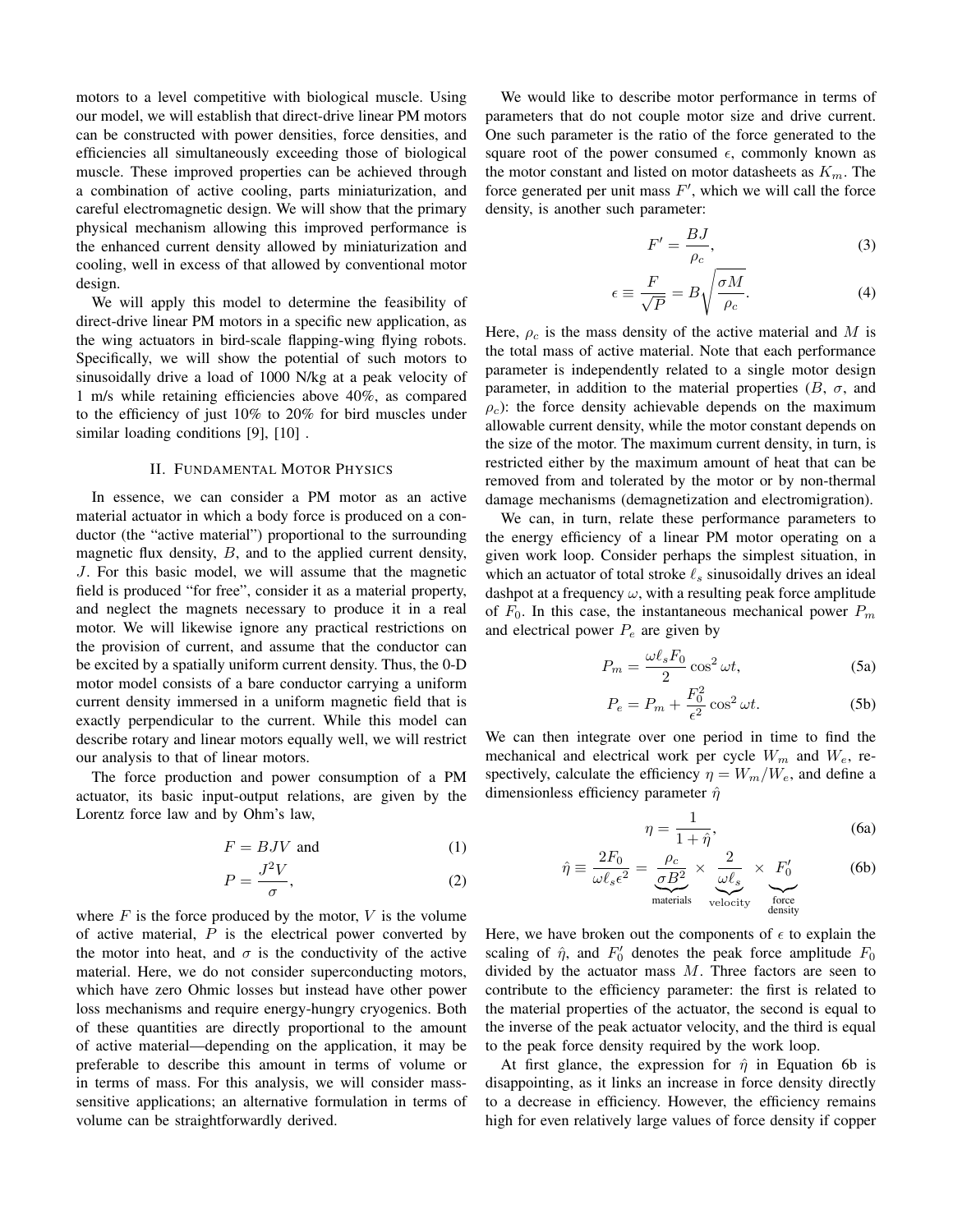and the best available magnets (1.47 T remanence NdFeB) are used. For reference, it is estimated [\[10\]](#page-7-9) that bird flight is less than 20% efficient. Using work loop parameters similar to those seen by pigeon flight muscles [\[9\]](#page-7-8)  $\left(2/\omega L = 1 \text{ m/s}\right)$ ,  $F'_0 = 1000 \text{ N/kg}$  we find  $\hat{\eta} = 7.1 \times 10^{-2}$ , or that the efficiency is 93%. Thus, the actuator properties of copper wire in a magnetic field are sufficient to achieve very high efficiency even when operating under the relatively slow, heavily-loaded conditions of flapping-wing flight. While we anticipate that the capability of a real motor will be greatly reduced due to the need for magnets and spatially-varying fields, there is a considerable performance margin available.

# III. ACTUATOR ANALYTICAL MODELING AND **OPTIMIZATION**

## *A. Tubular Motor Electromagnetic Model*

In order to model a real motor, we need to account for the magnetic field that can be produced by a given set of magnets, rather than assume a field provided by the environment. Fortunately for this process, modern rare-earth magnet materials behave linearly within their performance envelope [\[11\]](#page-7-10), and so their fields can be computed from Poisson's equation. For maximum flexibility and ease of computation, we will consider linear motors with periodic magnet and coil structures, referred to as permanent magnet synchronous motors in the literature; the behavior of aperiodic motors such as voice coils can be derived from that of periodic motors by accounting for end effects [\[12\]](#page-7-11), [\[13\]](#page-7-12).

The magnets and coils in a linear motor can be arranged in many different ways [\[14\]](#page-7-13), each amenable to a different set of analytical techniques. Here, we will consider a tubular motor configuration due to its efficient copper usage and intrinsic symmetry. Computation of the magnetic fields and resulting performance of tubular motors has been performed in many different ways [\[15\]](#page-7-14)–[\[17\]](#page-7-15), but the solutions reported in the literature tend to have numerical stability problems, and are presented in a manner that can make direct comparison between different configurations and different scales difficult.

In this work, we chose to directly solve Poisson's equation in cylindrical coordinates for several different motor topologies. Here we will present the analysis for a motor comprising a quasi-Halbach magnet array arranged to project a magnetic field radially outwards, surrounded by a layer of coils, as shown in Figure [1](#page-0-0) and referred to henceforth as the "HG" configuration (Halbach-Gap). A Halbach array [\[11\]](#page-7-10), [\[18\]](#page-7-16) is chosen to produce closed magnetic flux paths, and thus strong fields, without using iron. An ideal Halbach array has a continuously varying direction of magnetization, which is very difficult to fabricate, but a segmented array (quasi-Halbach) reaches 90% of the ideal performance with only four uniform magnets per period [\[18\]](#page-7-16). While the HG configuration is relatively ineffective, we consider it here due to the relative brevity of its field model, and easy extension to a more-efficient structure with Halbach arrays on both sides of the air gap. Results for other magnet configurations, including configurations with iron components and completely closed flux paths, will be presented in a future publication.

The magnetic field can be determined by first breaking down the magnetization into a Fourier series:

$$
M = \sum_{n \text{ odd}} \left[ M_{rn} \cos\left(nkz\right) \hat{\mathbf{r}} + M_{zn} \sin\left(nkz\right) \hat{\mathbf{z}} \right],\qquad(7a)
$$

$$
M_{rn} = \frac{4B_r}{n\pi\mu_0} \sin\left(\frac{n\pi\delta}{2}\right),\tag{7b}
$$

$$
M_{zn} = -\frac{4B_r}{n\pi\mu_0} \cos\left(\frac{n\pi\delta}{2}\right). \tag{7c}
$$

In these equations, M is the magnetization vector,  $M_{rn}$  and  $M_{zn}$  are the radial and axial components of the magnetization, respectively,  $n$  is the harmonic order,  $k$  is the wavenumber of the magnet array (equal to  $2\pi$  divided by the pole pitch p),  $B_r$  is the remanence of the permanent magnet material, and  $\delta$ is the fractional width of the radial magnets in the array. Note that the magnetization, and thus the overall magnetic field, has only odd harmonics. The current density in the coil region can similarly be described in terms of a (scalar) Fourier series.

With the magnetization and current density described thusly, we can proceed to solve the appropriate form of Poisson's equation in the magnet, coil, and air regions of the motor:

$$
\nabla^2 \mathbf{A}_{\text{magnet}} = -\mu_0 \nabla \times \mathbf{M},\tag{8a}
$$

$$
\nabla^2 \mathbf{A}_{\text{coil}} = -\mu_0 J_n \cos(n k z) \hat{\boldsymbol{\theta}}, \tag{8b}
$$

$$
\nabla^2 \mathbf{A}_{\text{air}} = \mathbf{0},\tag{8c}
$$

where  $A$  is the magnetic vector potential and  $J_n$  is the Fourier series coefficient of the current density in the circumferential direction. Here, we have assumed that both the magnet and the conductor have unity relative permeability. The solution in the air regions is simply a linear combination of modified Bessel functions, but solution of the equations in the magnet and coil regions leads to inhomogeneous Bessel equations,

$$
\frac{\partial^2 A}{\partial r} + \frac{1}{r} \frac{\partial A}{\partial r} - \left(c^2 + \frac{1}{r^2}\right) A(r) = d,\tag{9}
$$

where  $A$  is a function of the radial coordinate only and  $c$ and d are constants. These equations are often solved in the literature using Green's functions [\[15\]](#page-7-14) or by approximating the radial magnets' magnetization as being nonuniform in order to give a solution in terms of elementary functions [\[16\]](#page-7-17). However, there exists a set of named functions that solve this equation, the modified Struve functions [\[17\]](#page-7-15), [\[19\]](#page-7-18). So long as care is taken in the formulation of the solutions to avoid numerical stability problems, the modified Struve functions can be efficiently calculated using the power series and asymptotic series presented in [\[19\]](#page-7-18), [\[20\]](#page-7-19).

Using the modified Struve functions  $L_0$  and  $L_1$ , the magnetic field in each region can be found, as shown in Equa-tions [10.](#page-3-0) Here,  $I_0$  and  $I_1$  refer to modified Bessel functions of the first kind,  $K_0$  and  $K_1$  refer to modified Bessel functions of the second kind,  $a$  and  $b$  are arbitrary constants, and  $H$ is the magnetic field vector. These solutions must then be patched together using appropriate boundary conditions for the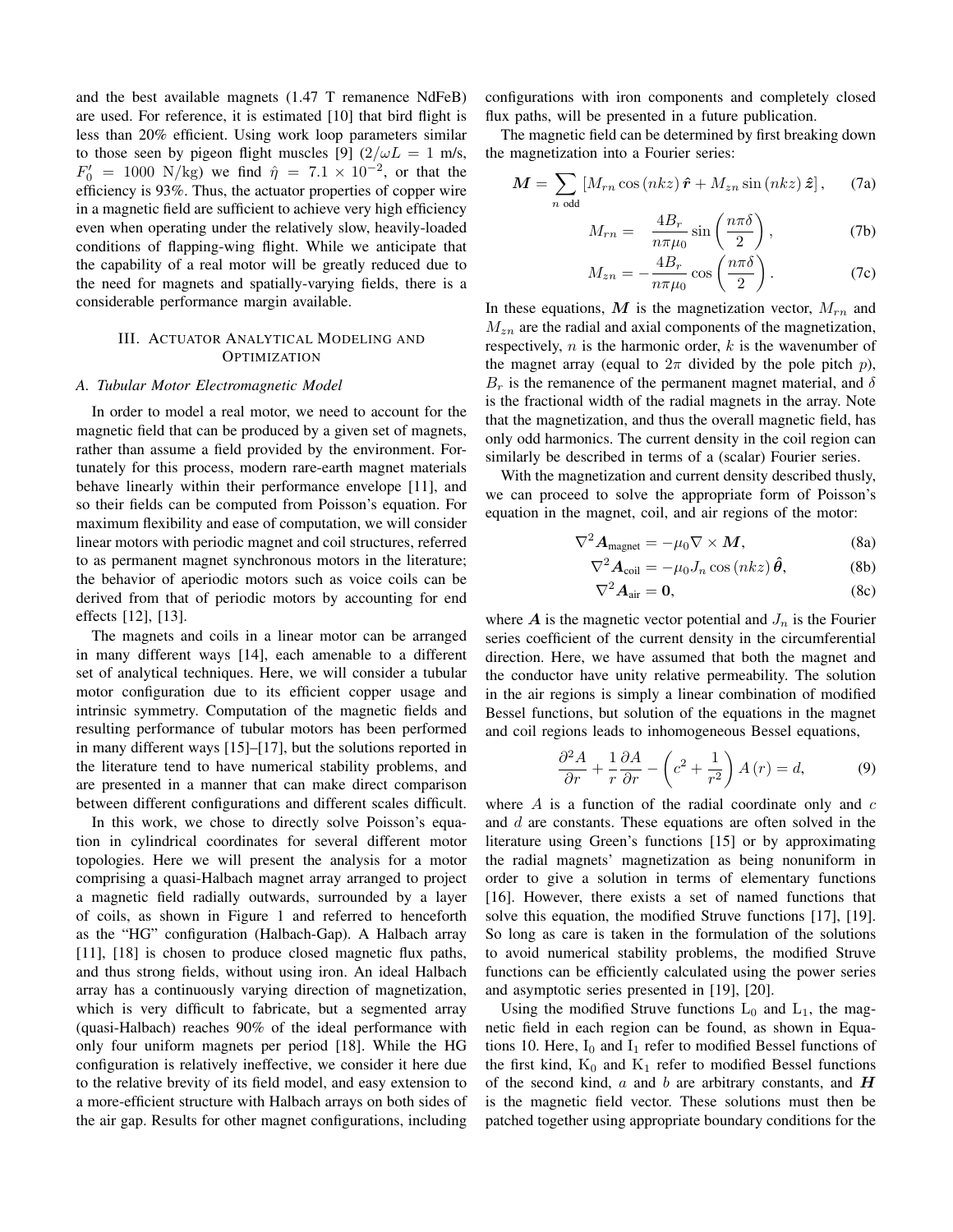magnetic field and the magnetic flux density to find values for the constants  $a$  and  $b$  in each region, and to thus find the magnetic field throughout the motor structure.

To calculate the force produced by the motor, we can first compute the Maxwell stress tensor at the inner and outer surfaces of the coil region. We can then multiply the stress at the inner and outer coil surfaces by the appropriate circumferences, add them, and average over the length of a pole pitch to find the force per unit length generated by the motor. We can approximate the force production as being done by only the first spatial harmonics of the current and magnetic field distributions [\[18\]](#page-7-16), greatly simplifying the calculation process. By gathering all of the dimensional parameters together, we find an expression for the total force generated by the motor,

$$
F = \frac{B_r J_1 \ell}{k^2} \hat{f},\tag{11a}
$$

$$
\hat{f} \equiv \pi \left( \hat{a}_c \hat{b}_m + \hat{a}_m \hat{b}_c \right),\tag{11b}
$$

where  $\hat{f}$  is given by Equation [11b.](#page-3-1) Here,  $\ell$  is the overall length of the motor,  $J_1$  is the first harmonic of the current density, and  $\hat{f}$  is a dimensionless parameter that depends only on ratios between the pole pitch and the radii of the motor components.

The dimensionless force  $\hat{f}$  depends on four dimensionless parameters related to the magnetic fields:  $\hat{a}_c$  and  $\hat{b}_c$ , describing the coil, and  $\hat{a}_m$  and  $\hat{b}_m$ , describing the magnets.  $\hat{a}_c$  and  $\hat{b}_c$ , given below in Equations [12a](#page-3-2) and [12b,](#page-3-3) do not depend upon the particular arrangement of magnets, but the dimensionless magnet parameters  $\hat{a}_m$  and  $b_m$  must be found and tabulated for each magnet configuration by solving the magnetic field boundary conditions. In Equations [12a](#page-3-2) and [12b,](#page-3-3)  $r_{ci}$  is the coil inner radius, and  $r_{co}$  is the coil outer radius.

<span id="page-3-2"></span>
$$
\hat{a}_{c} = kr_{ci} \Big[ \Big( I_{1} (kr_{ci}) - L_{1} (kr_{ci}) \Big) K_{0} (kr_{ci}) +
$$
\n
$$
\Big( I_{0} (kr_{ci}) - L_{0} (kr_{ci}) \Big) K_{1} (kr_{ci}) \Big] -
$$
\n
$$
kr_{co} \Big[ \Big( I_{1} (kr_{co}) - L_{1} (kr_{co}) \Big) K_{0} (kr_{co}) +
$$
\n
$$
\Big( I_{0} (kr_{co}) - L_{0} (kr_{co}) \Big) K_{1} (kr_{co}) \Big],
$$
\n
$$
\hat{b}_{c} = kr_{ci} \Big[ \Big( I_{0} (kr_{ci}) - L_{0} (kr_{ci}) \Big) I_{1} (kr_{ci}) -
$$
\n
$$
\Big( I_{1} (kr_{ci}) - L_{1} (kr_{ci}) \Big) I_{0} (kr_{ci}) \Big] -
$$
\n
$$
kr_{co} \Big[ \Big( I_{0} (kr_{co}) - L_{0} (kr_{co}) \Big) I_{1} (kr_{co}) -
$$
\n
$$
\Big( I_{1} (kr_{co}) - L_{1} (kr_{co}) \Big) I_{0} (kr_{co}) \Big].
$$
\n(12b)

<span id="page-3-1"></span>For the HG configuration,  $\hat{a}_m$  and  $\hat{b}_m$  are given by Equations [13a](#page-3-4) and [13b.](#page-3-5) The dimensionless magnet parameters, in this case, depend upon  $r_{ii}$ , the inner radius of the magnets inside the coil, and  $r_{io}$ , the outer radius of the magnets inside the coil. Note that all radii are non-dimensionalized by the wavenumber k.

The remaining basic performance measures for the motor can also now be written:

<span id="page-3-3"></span>
$$
P = \frac{\ell J_1^2}{\sigma k^2} \hat{P},\tag{14}
$$

<span id="page-3-5"></span><span id="page-3-4"></span><span id="page-3-0"></span>
$$
M = \frac{\rho_c \ell}{k^2} \hat{m}.\tag{15}
$$

$$
\boldsymbol{H}_{\text{magnet}} = \sum_{n \text{ odd}} \left[ a I_1 \left( nkr \right) + b K_1 \left( nkr \right) + \frac{\pi}{2} M_{rn} \left( I_1 \left( nkr \right) - L_1 \left( nkr \right) \right) - M_{rn} \right] \hat{\boldsymbol{r}} \cos \left( nkr \right) + \\ \left[ -a I_0 \left( nkr \right) + b K_0 \left( nkr \right) - \frac{\pi}{2} M_{rn} \left( I_0 \left( nkr \right) - L_0 \left( nkr \right) \right) - M_{zn} \right] \hat{\boldsymbol{z}} \sin \left( nkr \right), \tag{10a}
$$

$$
\boldsymbol{H}_{\text{coil}} = \sum_{n \text{ odd}} \begin{bmatrix} a I_1(nkr) + b K_1(nkr) - \frac{\pi J_n}{2nk} (I_1(nkr) - L_1(nkr)) \end{bmatrix} \hat{\boldsymbol{r}} \sin(nkz) +
$$
  

$$
\begin{bmatrix} -a I_0(nkr) + b K_0(nkr) + \frac{\pi J_n}{2nk} (I_0(nkr) - L_0(nkr)) \end{bmatrix} \hat{\boldsymbol{z}} \cos(nkz),
$$
 (10b)

$$
\boldsymbol{H}_{\text{air}} = \sum_{n \text{ odd}} \left[ a \mathbf{I}_{1} \left( nkr \right) + b \mathbf{K}_{1} \left( nkr \right) \right] \hat{\boldsymbol{r}} \cos(nkz) + \left[ -a \mathbf{I}_{0} \left( nkr \right) + b \mathbf{K}_{0} \left( nkr \right) \right] \hat{\boldsymbol{z}} \sin(nkz). \tag{10c}
$$

$$
\hat{b}_{m} = \frac{\pi}{2} \sin\left(\frac{\pi \delta}{2}\right) \left[ k r_{ii} \left( \left( \text{I}_{0} \left( k r_{ii} \right) - \text{L}_{0} \left( k r_{ii} \right) \right) \text{I}_{1} \left( k r_{ii} \right) - \left( \text{I}_{1} \left( k r_{ii} \right) - \text{L}_{1} \left( k r_{ii} \right) \right) \text{I}_{0} \left( k r_{ii} \right) \right) - k r_{io} \left( \left( \text{I}_{0} \left( k r_{io} \right) - \text{L}_{0} \left( k r_{io} \right) \right) \text{I}_{1} \left( k r_{io} \right) - \left( \text{I}_{1} \left( k r_{io} \right) - \text{L}_{1} \left( k r_{io} \right) \right) \text{I}_{0} \left( k r_{io} \right) \right) \right] + \cos\left(\frac{\pi \delta}{2}\right) \left[ k r_{io} \text{I}_{1} \left( k r_{io} \right) - k r_{ii} \text{I}_{1} \left( k r_{ii} \right) \right] \tag{13b}
$$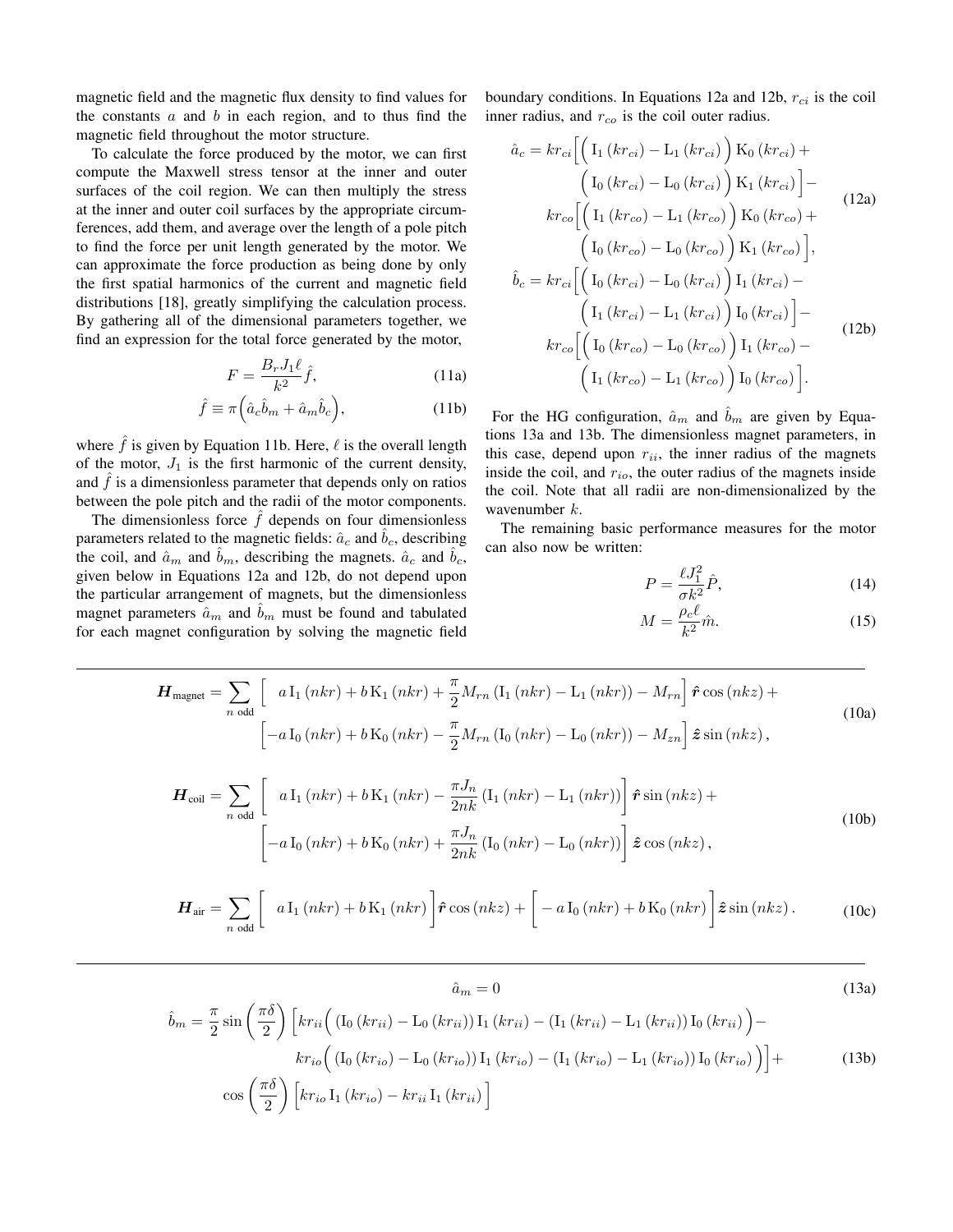where  $\hat{P}$  is the dimensionless power parameter and  $\hat{m}$  is the dimensionless mass parameter. The dimensionless power parameter is independent of motor configuration, while the dimensionless mass parameter changes with both the motor configuration and the motor materials. For example, in Equation [17](#page-4-0) below, the dimensionless mass parameter is given for the HG configuration:

$$
\hat{P} = \frac{\pi}{2} \left( (kr_{co})^2 - (kr_{ci})^2 \right),
$$
\n
$$
\hat{m} = \pi \left[ \frac{\rho_m}{\rho_c} \left( (kr_{io})^2 - (kr_{ii})^2 \right) + (kr_{co})^2 - (kr_{ci})^2 \right],
$$
\n(17)

where  $\rho_m$  is the mass density of the magnet. We can now also compute the motor constant  $\epsilon$ ,

$$
F' = \frac{B_r J_1}{\rho_c} \frac{\hat{f}}{\hat{m}},\tag{18}
$$

$$
\epsilon = B_r \hat{\epsilon} \sqrt{\frac{\sigma M}{\rho_c}}, \quad \hat{\epsilon} \equiv \frac{\hat{f}}{\sqrt{\hat{P}\hat{m}}}.
$$
 (19)

Note that the expressions for the motor constant and the force density are almost identical to those presented in Section [II,](#page-1-1) with the addition of dimensionless correction factors  $\hat{\epsilon}$  and  $\hat{f}/\hat{m}$  representing the effects of the spatially varying magnetic fields and the mass of the magnets. The functional form of Equations [19](#page-4-1) and [18](#page-4-2) do not depend on the details of the magnet and conductor configuration; the motor configuration and geometry affect only the value of the dimensionless correction factors.

The dimensionless motor constant  $\hat{\epsilon}$  depends only on the ratios of the layer radii to the pole pitch, and can be shown to be convex in these dimensionless lengths. There is a broad optimum range of geometry for the HG magnet configuration, near dimensionless geometry  $kr_{ii} = 0.86$ ,  $kr_{io} = 3.0$ ,  $kr_{ci} =$ 3.03,  $kr_{co} = 3.87$ , and  $\delta = 0.41$ . (An air gap between the magnets and coils equal to 1% of the radius is included as a thermal expansion and manufacturing tolerance allowance.) With this geometry, the maximum value of the dimensionless motor constant is  $\hat{\epsilon} = 0.21$ . Other configurations yield better optimum values for the dimensionless motor constant; for instance the results of Trumper *et al.* for a planar Halbach array motor configuration [\[18\]](#page-7-16) can be transformed into this framework to give a value of  $\hat{\epsilon} = 0.37$ .

## *B. Finite Element Validation of Electromagnetic Model*

In order to check the accuracy of our analytical solution for the motor magnetic fields, we performed a finite element (FEA) simulation of the optimum HG motor configuration given in the previous section and compared the results to those derived analytically for an identical motor. The FEA was performed using a remanence of 1.47 T and a magnet relative permeability of 1.05 in ANSYS. Special attention to numerical instabilities that arise in the analytical model when the value of  $nkr$  exceeds 30 at the outside of the motor is needed to analytically compute the magnetic field to high harmonic order. Contour plots of the radial magnetic flux density are shown in Figure [2,](#page-5-0) for both the analytical model of Equations [10](#page-3-0) and the FEA model. These plots show good qualitative agreement, primarily differing due to the inherent limitations of a Fourier series representation for the discontinuous magnetization.

<span id="page-4-0"></span>FEA was also used to make quantitative assessments of the analytical solution's veracity. Figure [3](#page-5-1) shows a comparison of the radial flux density in the middle of the air gap between the analytical and FEA models, with approximately 8% discrepancy. This difference can be explained primarily by the non-unity relative permeability of the magnets in the FEA model. For a slightly different motor geometry, the linear force density under a square wave current density excitation was computed using both analytical and FEA techniques; the analytical method predicted a force between 1% and 3% lower than that from the FEA.

## <span id="page-4-2"></span>*C. Thermal Model*

<span id="page-4-1"></span>While Equation [19](#page-4-1) describes the efficiency of the motor while operating under any conditions and at any size scale, we need to specify the maximum current density  $J_1$  in order to determine the achievable force density. The dominant physical process limiting the current density is Joule heating of the wire and magnets beyond their maximum operating temperatures. In order to specify the maximum current density, then, we can use a basic heat transfer model [\[21\]](#page-7-20) to relate it to the maximum temperature rise  $\Delta T$ .

For brevity, consider a simple, planar heat transfer model for the HG motor configuration in which it is cooled solely by convection on its exterior, as characterized by a convection coefficient  $h$ . From elementary heat transfer theory, we can calculate a thermal resistance,  $R_{th}$  from the inner surface of the coil to the ambient according to

$$
R_{th} = \frac{r_{co} - r_{ci} + 2\kappa_c \bar{h}^{-1}}{4\pi\kappa_c r_{co}},
$$
 (20)

where  $\kappa_c$  is the thermal conductivity of the coil. We can then proceed to calculate the motor temperature as a function of the time-average (RMS) current density  $\bar{J}_1$ ,

$$
\Delta T = \frac{\pi \left( r_{c,o}^2 - r_{c,i}^2 \right) R_{th} \bar{J}_1^2}{2\sigma} = \frac{\bar{J}_1^2}{\sigma \kappa_c k^2} \hat{P} \hat{R}_{th},\qquad(21a)
$$

$$
\hat{R}_{th} \equiv \pi \kappa_c R_{th} = \frac{kr_{co} - kr_{ci} + 4\pi \text{Bi}^{-1}}{4kr_{co}},\tag{21b}
$$

<span id="page-4-3"></span>
$$
\text{Bi} \equiv \frac{p\bar{h}}{\kappa_c},\tag{21c}
$$

where we have defined a Biot number Bi in terms of the pole pitch  $p$ . Combining this expression (Equation [21a\)](#page-4-3) with Equation [18](#page-4-2) and the definition of  $\hat{\epsilon}$ , we find the perhaps surprising result that the thermal constraint is equivalent to a constraint on the pole pitch:

$$
p \le \frac{2\pi B_r}{\rho_c \bar{F}'} \sqrt{\pi \sigma \kappa_c \Delta T} \times \frac{\hat{\epsilon}}{\sqrt{\hat{m}\hat{R}_{th}}},\tag{22}
$$

where  $\bar{F}'$  denotes the RMS force density. This relationship suggests that it should be possible to achieve an arbitrarily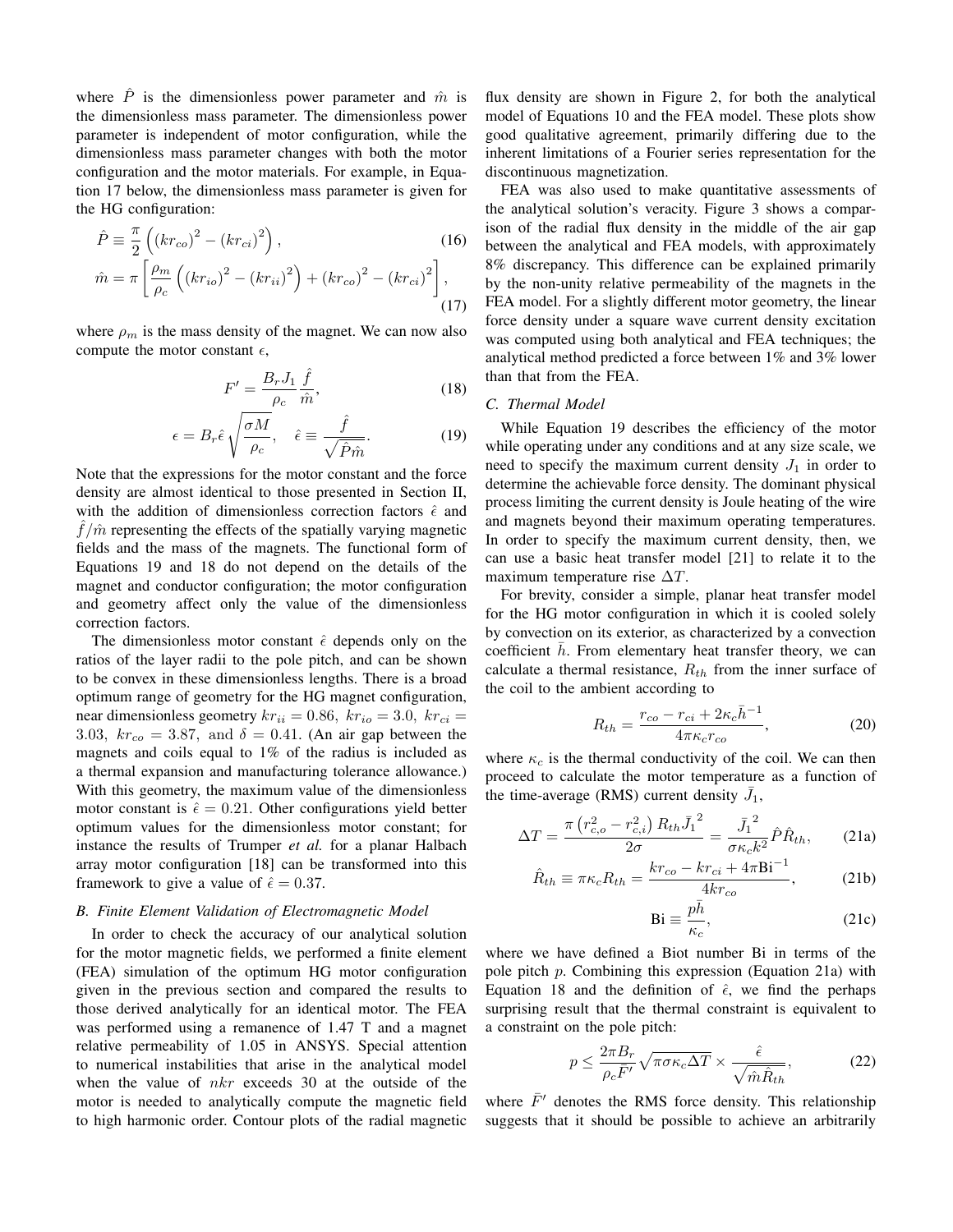

<span id="page-5-0"></span>Fig. 2. A plot of the radial magnetic flux density for an optimized HG configuration motor  $(kr_{ii} = 0.86, kr_{io} = 3.0, kr_{ci} = 3.03, kr_{co} = 3.87, \delta = 0.41)$ as computed using ANSYS finite element software (right) and using the analytical model of Equations [10](#page-3-0) with 75 harmonic terms (left). Qualitative agreement between the analytical and numerical flux plots is excellent, primarily differing in the sharpness of the boundaries between radial and axial magnets.

high force density so long as the pole pitch is made sufficiently small. While this is contrary to standard motor design practice, which is done by simply assuming a maximum current density (typically  $10^7$  A/m<sup>2</sup>), it is in agreement with the scaling described by Cugat *et al.* [\[7\]](#page-7-6) and can be intuitively explained with reference to microelectronics, where current densities over  $10^9$  A/m<sup>2</sup> are routinely used in small bond wires and interconnects.

As a numerical example consider once again the work loop parameters associated with pigeon flight muscles [\[9\]](#page-7-8), which produce an RMS force density  $\bar{F}' \approx 700$  N/kg, the optimum geometry for the HG configuration, a coil thermal conductivity of  $\kappa_c \approx 1$  W/m · K, and a maximum temperature rise of 100◦ C. If we wish to have a pole pitch of greater than 10 mm, we will require a heat transfer coefficient  $\bar{h} > 400 \text{ W/m}^2\text{K}$ . This heat transfer coefficient can be achieved through vigorous air cooling or by simple liquid cooling [\[21\]](#page-7-20).

# *D. Model Summary and Application*

Just as in the analysis of the ideal motor in Section [II,](#page-1-1) certain basic scaling properties of tubular linear synchronous motors are readily apparent. The motor constant  $\epsilon$  in Equation [19](#page-4-1) scales according to the same parameters as it did in Equation [4,](#page-1-2) with an additional dimensionless parameter describing the deviations from the ideal motor. Thus, even with the permanent magnet structure included, the motor constant still scales with the square root of the motor mass.

We can also examine the impact of the dimensionless motor constant correction factor on the motor efficiency,

<span id="page-5-2"></span>
$$
\hat{\eta} = \underbrace{\frac{\rho_c}{\sigma B_r^2}}_{\text{materials}} \times \underbrace{\frac{2}{\omega \ell_s}}_{\text{velocity}} \times \underbrace{F_0'}_{\text{force}} \times \underbrace{\hat{\epsilon}^{-2}}_{\text{motor}} \tag{23}
$$



<span id="page-5-1"></span>Fig. 3. A comparison of the radial magnetic flux density in the center of the coil of the HG motor depicted in Figure [2](#page-5-0) between the 75-harmonic analytical model (solid line) and the FEA model (open circles) The maximum deviation occurs near the peak of the flux waveform, where the analytical solution is approximately 8% greater in magnitude than the FEA result.

Here, we can see that  $\hat{\epsilon}$  is a dimensionless efficiency parameter that can be used to compare the efficiencies of different motor configurations and geometric ratios at any size scale. We have shown that, for the tubular HG configuration, the optimum  $\hat{\epsilon} = 0.21$ , and we can use the results of other magnetic field calculations to find the optimum  $\hat{\epsilon}$  for additional configurations. In some literature [\[22\]](#page-7-21) a similar parameter to  $\hat{\epsilon}$ , the "motor constant square density" is used to characterize motor performance, but this parameter does not separate the influence of material selection from that of geometric design.

The overall size of the motor components scales with the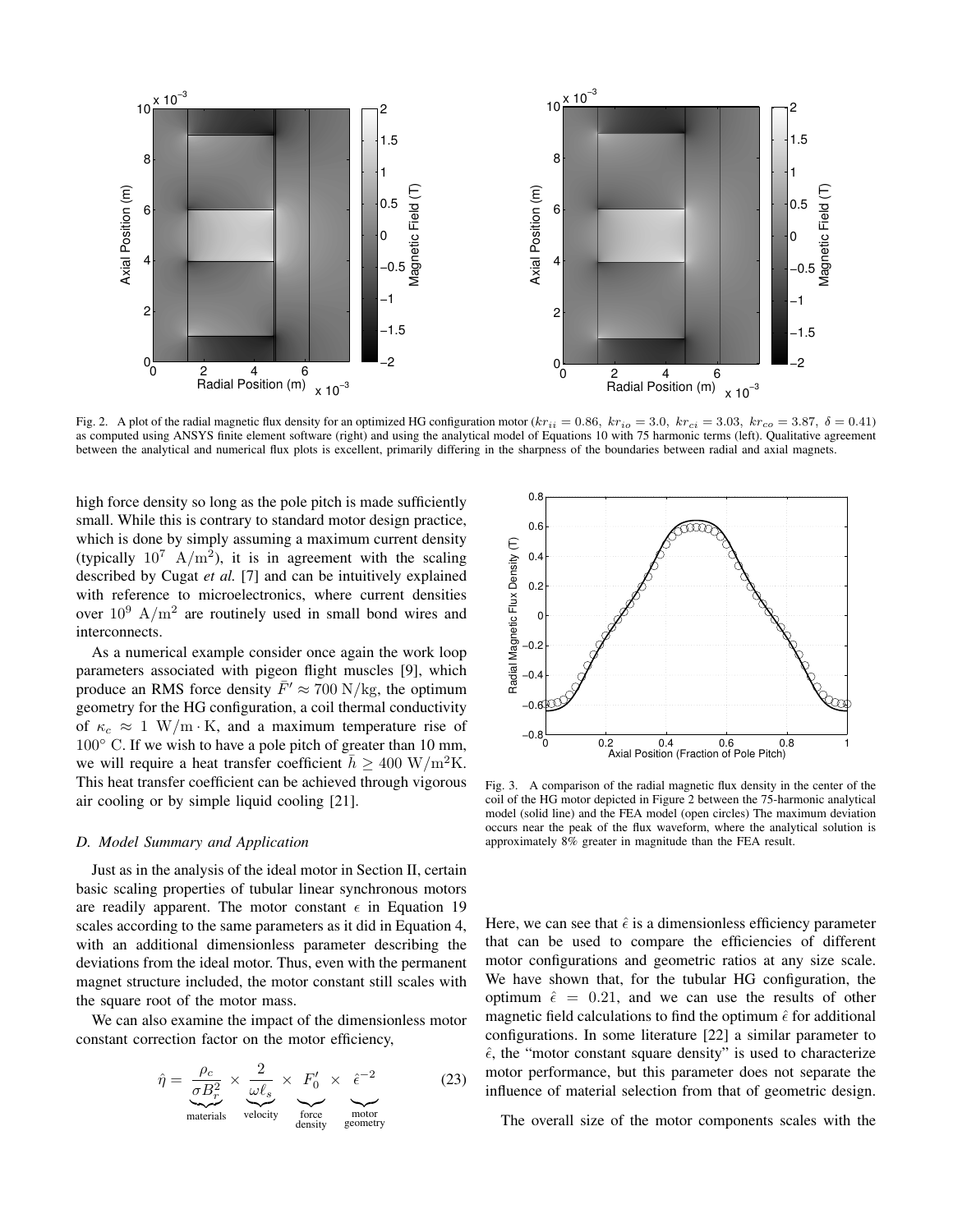

<span id="page-6-1"></span>Fig. 4. The ratio of the motor constant to the square root of the mass is plotted for 30 different linear synchronous motors from four different manufacturers: Copley (diamonds), Moog (squares), Anorad (triangles), and Faulhaber (crosses). With the exception of the Moog motors, this figure of merit is independent of size. Compare with the theoretical figure of merit for an HG motor of 26 N  $\cdot$  W<sup>-0.5</sup>  $\cdot$  kg<sup>-0.5</sup>.

pole pitch, and thus with the required force density:

<span id="page-6-0"></span>
$$
p \leq 2\pi \frac{B_r \sqrt{\pi \sigma \kappa_c}}{\rho_c} \times \sqrt{\Delta T} \times \underbrace{\frac{1}{\bar{F'}}}_{\text{thermal}} \times \underbrace{\sqrt{\frac{\hat{\epsilon}}{\hat{m}\hat{R}_{th}}}}_{\text{genity}}.
$$
 (24)

If internal thermal conduction limits the heat transfer out of the motor, the pole pitch scales inversely with the required force density. If convective thermal resistance dominates heat transfer out of the motor, the required pole pitch scales as the inverse square of the specified force density–high force densities call for highly miniaturized coils and magnetic structures, which may be difficult to fabricate. Short pole pitches also require long motors, with many repeating units and thus a high part and/or winding count.

Since the only motor dimensions that appear outside the dimensionless parameters are the pole pitch and overall length, the effect of the radial geometry of any motor configuration is universal and independent of the desired performance. Thus, the radial dimensions can be optimized for each configuration to yield the highest possible value of the dimensionless motor constant  $\hat{\epsilon}$ . The use of a closed-form analytical model renders geometric optimization very computationally efficient, and a modest computer proves capable of examining thousands of geometries per second. Furthermore,  $\hat{\epsilon}$  is convex in most geometric parameters, although some configurations perform best as the overall radial scale tends towards infinity (i.e. a flat plate rather than a tube.)

# *E. Comparison with Commercial Motors*

While motor manufacturers do not release enough data for a full evaluation of Equations [23](#page-5-2) and [24,](#page-6-0) we can nonetheless verify the general scaling of the model against existing motors. veriry the general scaling of the model against existing motors.<br>The ratio  $\epsilon/\sqrt{M}$ , which should depend only on motor internal



Fig. 5. A photograph of the prototype wing-flapping test-bed, showing the polyimide film wing, the brass wing spar, and the actuator attachment point. The wing has a span of 250 mm, and is connected to the actuator with a 10 mm moment arm. The springs connected to the wing spar have a very low stiffness, and are used solely to keep the wing centered in its range of motion. Not shown are the actuator under test or the LVDT position transducer.

<span id="page-6-2"></span>geometry and on materials choice, is plotted for a variety of commercially-available linear synchronous motors across three orders of magnitude in size in Figure [4.](#page-6-1) With the exception of the largest motors, which incorporate more mechanical components than the others, this ratio is approximately constant for each motor type. There is considerable variability in motor performance, however, with this figure of merit varying by a factor of three between different motor types. By comparison, with 1.47 T magnets and an optimum HG geometry, the model of this work suggests a figure of merit of 26 N  $\cdot$  W<sup>-0.5</sup>  $\cdot$  kg<sup>-0.5</sup>, about twice as high as the large Moog motors can offer. The difference can be ascribed to the mechanical components of the Moog motor (bearings, sealed housing, etc.) and certain non-idealities of motor design not covered by this model (copper packing factor, end effects, etc.).

A similar examination of the pole pitch and force density of commercial motors verifies the scaling of Equation [24.](#page-6-0) For example, Anorad's passively-cooled 15 mm pole pitch motors average 80 N/kg while their 30 mm motors average 55 N/kg, in close agreement with the expected scaling for convectiondominated thermal resistance. Active cooling in these motors results in very modest improvements in force density, perhaps due to poor coupling between the cooling fluid and the coils.

#### IV. APPLICATIONS TO FLAPPING FLIGHT

Our motor model gives us a way to determine the size, complexity, and cooling requirements of a linear PM motor for any given performance requirements, including requirements traditionally [\[1\]](#page-7-0) thought outside the capabilities of such motors. As we have considered previously in this work, flapping-wing flight is a problem in robotics that is particularly constrained by actuator performance. The limited performance of conventional actuators is usually overcome by driving the wings symmetrically with a single high-speed rotary motor or engine and a gear reduction system, but this design does not